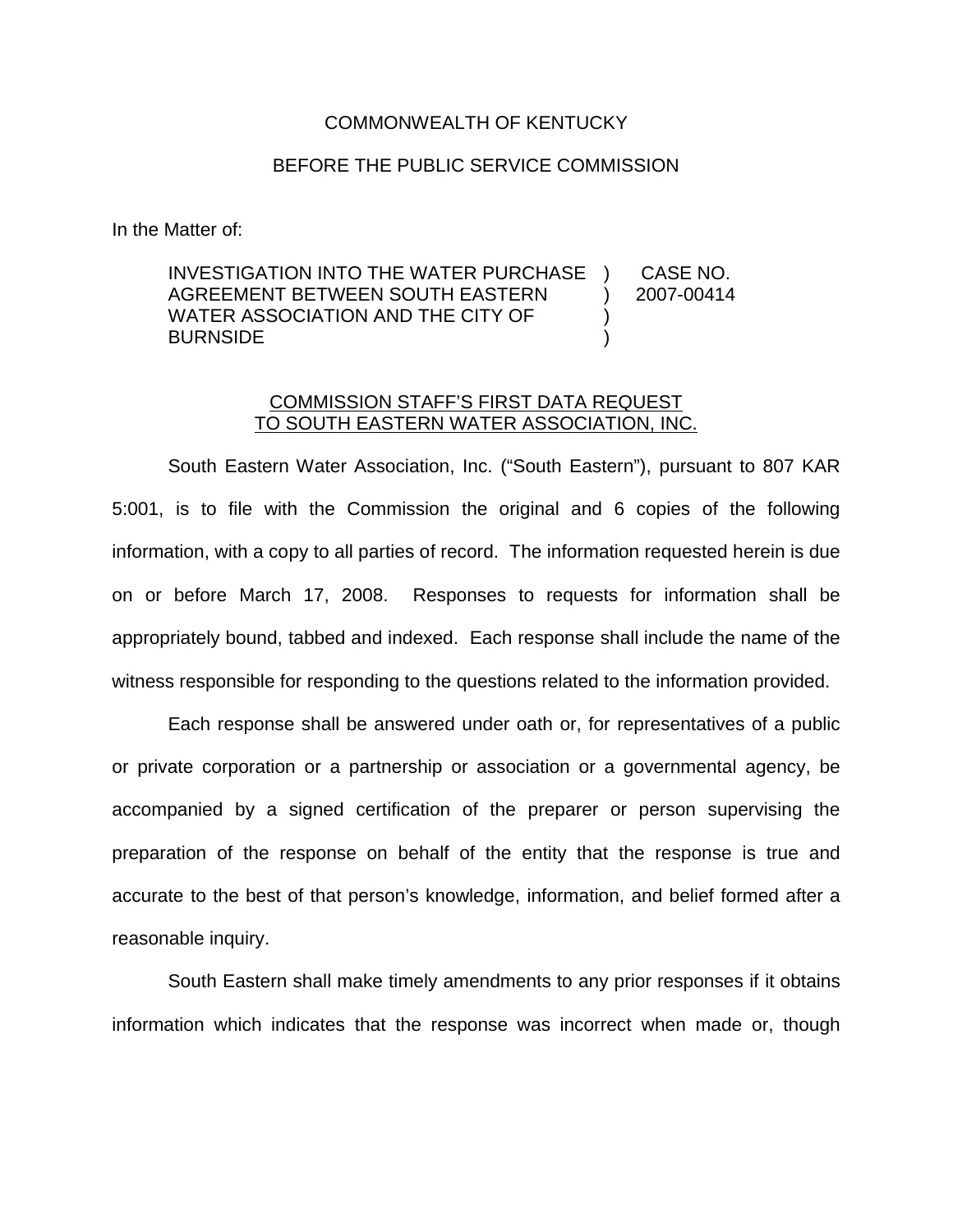correct when made, is now incorrect in any material respect. For any requests to which South Eastern fails or refuses to furnish all or part of the requested information, South Eastern shall provide a written explanation of the specific grounds for its failure to completely and precisely respond.

Careful attention should be given to copied material to ensure that it is legible. When the requested information has been previously provided in this proceeding in the requested format, reference may be made to the specific location of that information in responding to this request. When applicable, the requested information shall be separately provided for total company operations and jurisdictional operations.

1. The Water Purchase Agreement ("Agreement") between South Eastern and the city of Burnside ("Burnside") states that it was approved by resolution by South Eastern's board of directors. Provide a copy of the resolution.

2. The Agreement states that it was approved by resolution by Burnside's city council. Provide a copy of the resolution.

3. What is the current rate South Eastern is charging Burnside?

4. When did this rate become effective?

5. What was the rate South Eastern charged Burnside prior to the current rate? When did this rate become effective?

6. What was the rate South Eastern charged Burnside as of January 1, 2002?

7. What was the rate South Eastern charged Burnside as of January 1, 2003?